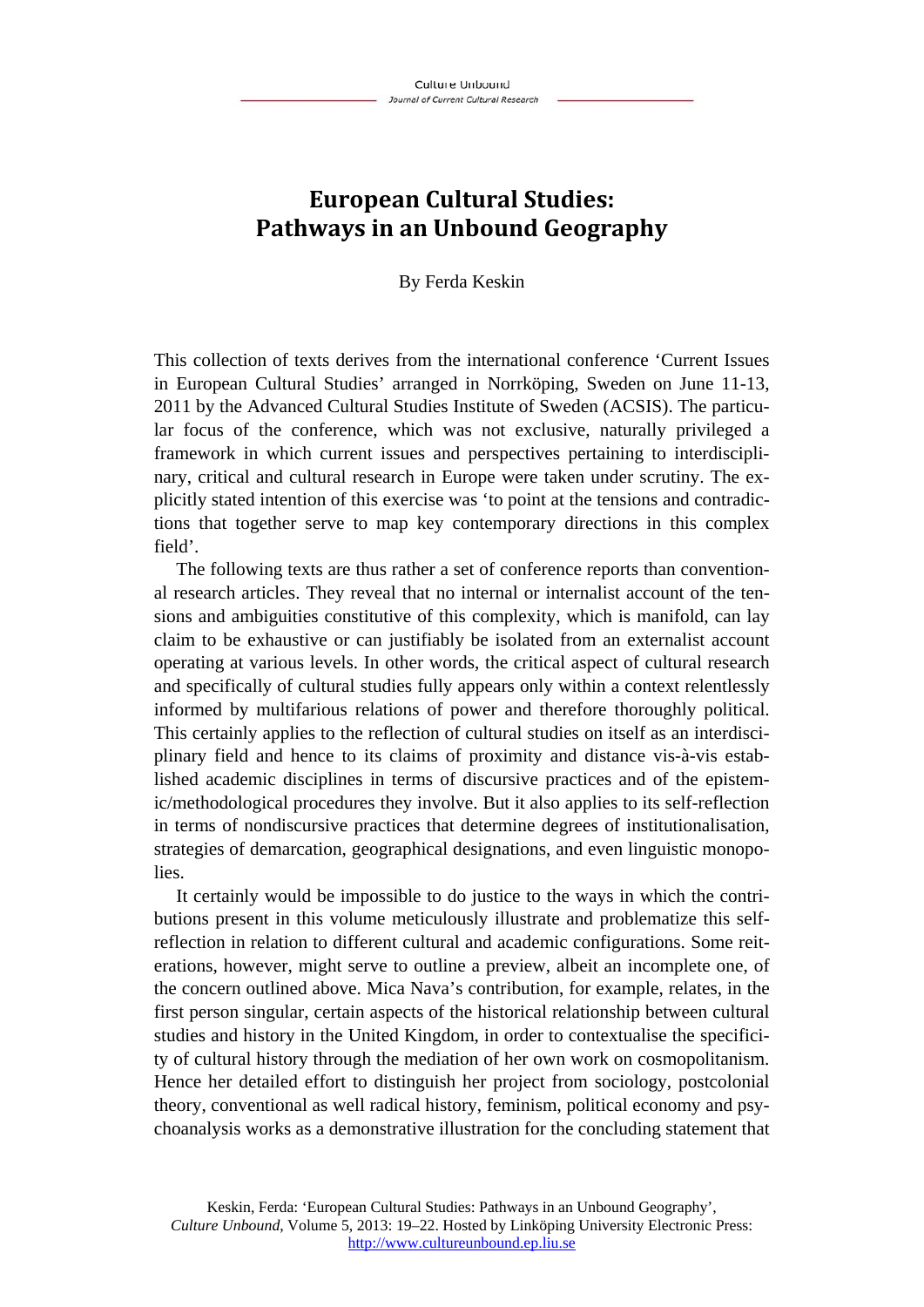'all theorists […] produce theoretical propositions as part of their engagement with or against other theorists and bodies of thought in specific historical and political contexts'.

The contacts and conflicts inherent in the intradisciplinary, extradisciplinary, and interdisciplinary dynamics that invest the practice of cultural studies reemerge on further grounds that might even take the form of institutional recognition. Udo Göttlich and Gönül Pultar point out that no official chair or professorship exclusively dedicated to cultural studies can be found in Germany or in Turkey, thus leaving the researchers in this field in some kind of awkward professional ambiguity, if not under the tutelage of established academic traditions. This difficulty seems to be further complicated if such traditions are endowed with an authoritative claim to hold definitive power on the notion of culture, as Göttlich emphasises in his account of the challenge of *Kulturwissenchaft(en)* and *Kultursoziologie* to the formation of cultural studies in the German speaking world. The picture gets even more complicated, complex or ambiguous when one is reminded that there is no yet decided-upon rendering of 'cultural studies' into Portuguese and Turkish (and possibly into other European and non-European languages as well), and that translation still depends on inconclusive interpretation of the nature of the kind of research in question.

The question of translating 'cultural studies' is not just a question of conceptual adequacy, and 'language' appears to be a much broader and deeper problem for researchers in the non-English speaking world. The problem seems to be multilayered. In the specific case of Turkey, as Pultar argues, it may take the form of a 'language divide' or 'divorce' between Anglophone scholars and those who are merely Turcophone. This divide is elevated to a higher order, the argument goes, when the two sides mutually disdain each other either because one finds what is published in the local language theoretically uninformed and therefore uninteresting or because the other finds what is published in English irrelevant to Turkish studies. The most pessimistic aspect of this account is revealed in two further claims: that the latter judge the work of the former as 'more often than not demonizing Turks and Turkey'; and that 'one cannot but sense' in the stance of the former 'a whiff of neo-colonization [...] that translates in action into unconscious neo-colonialism'. This indeed is a difficult position for multilingual scholars who are supposed to be unconscious neo-colonialists (possibly demonising their own culture) even when they are trained and work in intellectual traditions of a radically self-critical nature.

The problem would, of course, not be resolved even if English were taken as the main medium of communication and publication. For, as Sampaio quotes from Álvaro Pina (Pina 2000), there often is the dilemma of having to choose between, on the one hand, writing on a local topic and thus reducing the chance to appear on the international scene, and writing, on the other hand, on what is relevant to the English-speaking world and failing one's responsibilities as a public intellec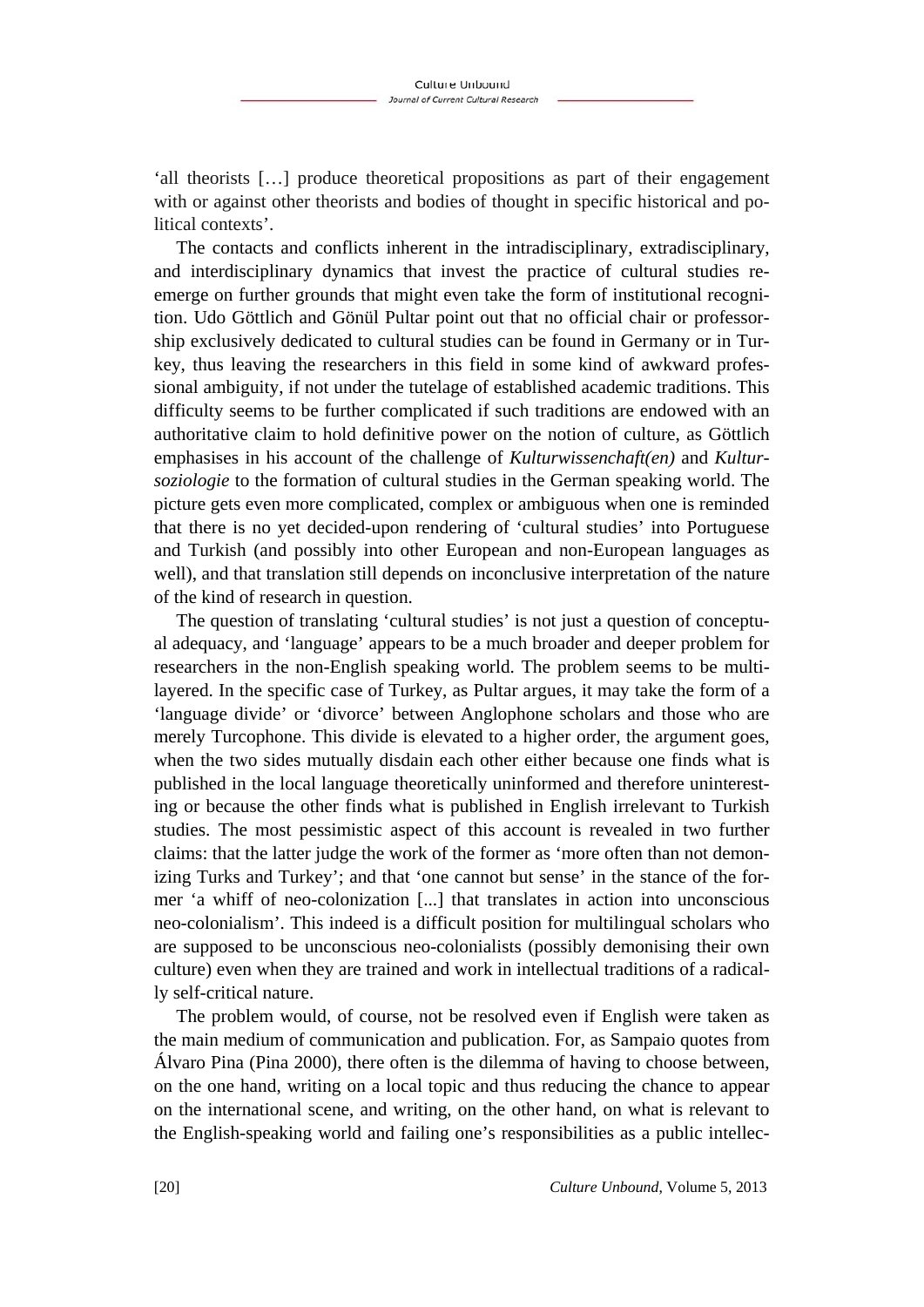tual where 'public' presumably serves as an adjective to qualify the local. The same concern is expressed by Anne Scott Sørensen who emphasises that 'Cultural Studies from non-English speaking countries and in other languages have to either translate themselves into English – or accept their desolation and absence from international dialogue'. That this is an obstacle not only for the academic career of individual researchers 'but for the very production of knowledge' in the so-called peripheries of a transnational setting is a fact that is already identified in an article by Johan Fornäs and Mikko Lehtonen that Sørensen brings to attention (Fornäs & Lehtonen 2005).

The line drawn by language is not, however, exhaustive of the divisions to be performed when critical and cultural research in Europe is to be situated. Hence the spotlight sessions of the conference that culminated in this collection had gathered scholars into panel discussions organised on the basis of a geopolitical division of Europe into five regions: central, east, north, south and west. However, as the 'Introduction' to the conference readily admits, the fact that one of these regions was 'actually limited to British cultural studies' indicated that these designations are far from standing for 'innocent concepts', and that there is 'need for strong critical debates around the very idea of dividing Europe in this manner'. Hence the division, far from being 'prescriptive or definite', was expected to serve as a 'heuristic tool to start discussing the inner diversity of cultural studies in this part of the world'.

The difficulty of dividing Europe into well-defined regions and delineating the practice of cultural studies within geographical borders emerges as a fundamental problem in the case of Northern Europe, as Sørensen indicates that a variety of significantly different constellations appear even when one attempts to limit alternative classifications to the categories 'Nordic countries' and 'Scandinavia.' The theme of geographical markers is equally important for Aljoša Pužar not just as a spatial category, but also as a discursive rule engendering identity.

One may think that a possible corollary to this line of reasoning is that the ideas of European cultural studies and of 'regional studies' as established categories are to be called into question and contested from various perspectives.

It has been argued above that an internalist account of the complexity of 'European cultural studies' cannot justifiably be isolated from an externalist account. No externalist account, meanwhile, can claim to be exhaustive, and one would have to observe that the relations investing this kind of research require a *global* perspective. It is in this respect highly instructive to remember Sampaio's emphasis that relatively recent developments such as the Bologna process and the emergence of 'cultural-turned-creative industries' as part of a shift to the 'new economy' have in Portugal opened alternative ways of understanding cultural studies. Positive as they may seem, such alternative understandings elevate, according to Sampaio, 'culture to a key economic activity', and 'in a context of high academic instability, where job scarcity and precariousness reign supreme', they impose